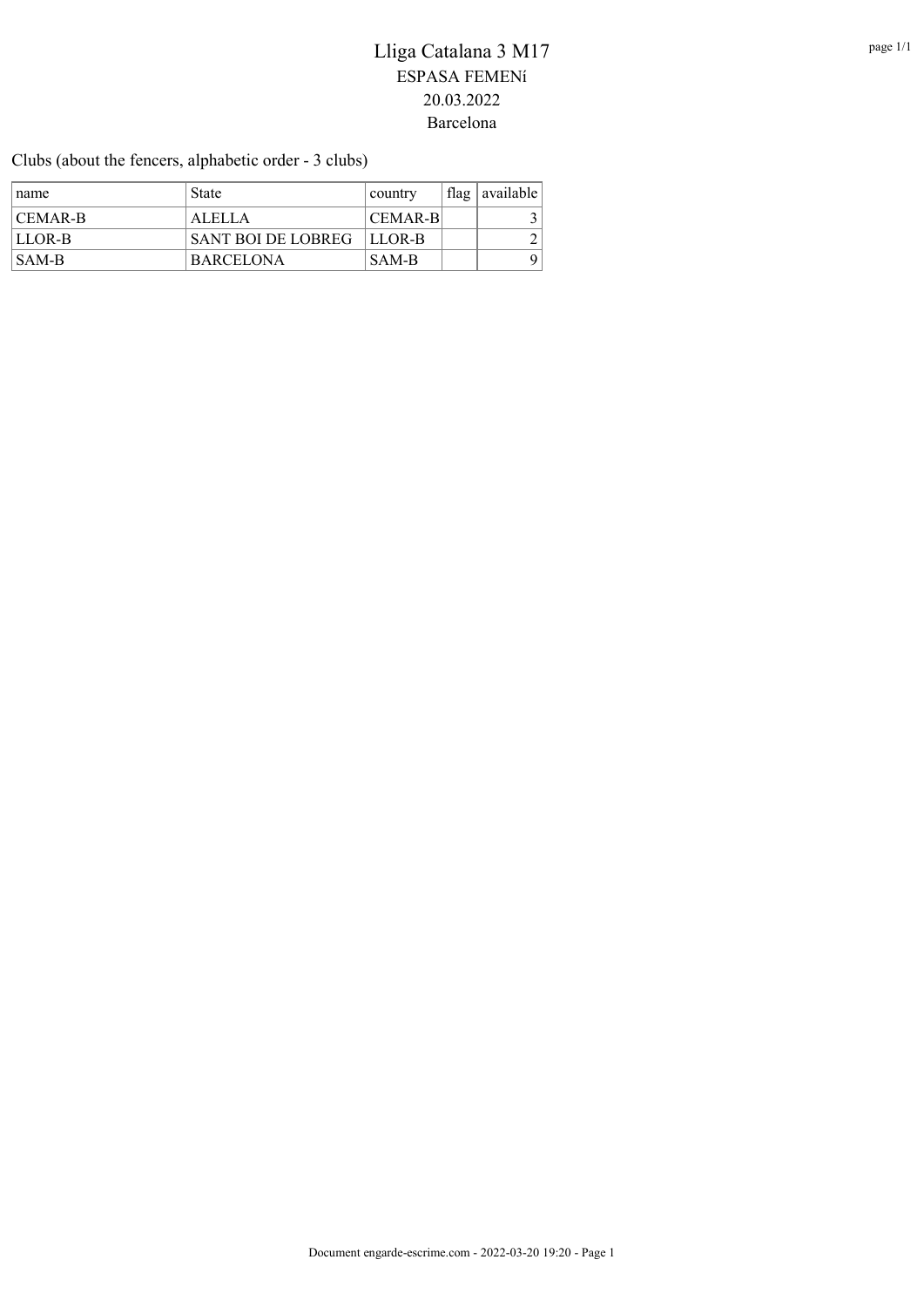Fencers (present, ordered by fencer number - 14 fencers)

| ran            | number   name and first name  | club   | flag |
|----------------|-------------------------------|--------|------|
| 1              | 2 ROMERA SENSAT Clàudia       | CEMAR- |      |
| $\overline{2}$ | 3 BENITEZ PERULLES Norma      | SAM-B  |      |
| 3              | 5 BALLADARES Abigail          | SAM-B  |      |
| $\overline{4}$ | 6 PUIG APARISI Estel          | CEMAR- |      |
| 5              | 7 ASPURO GARCIA Vinyet        | SAM-B  |      |
| 6              | 8 PUIG JIMÉNEZ Eva            | CEMAR- |      |
| 7              | 9 GARCIA ARMENGOL Laia        | SAM-B  |      |
| 8              | 10 LECHUGA FROUIN Enya        | SAM-B  |      |
| 9              | 13 GONZÁLEZ RODRÍGUEZ Noelia  | LLOR-B |      |
| 10             | 14 VENTURA DERVAUX Gabrielle  | SAM-B  |      |
| 11             | 15 PÉREZ DEL CASTILLO Clara   | SAM-B  |      |
| 12             | 9999 BENÍTEZ PERULLES Clàudia | SAM-B  |      |
| 12             | 9999 DELGADO AVILES Valeria   | LLOR-B |      |
| 12             | 9999 ORTEGA VILLA Claudia     | SAM-B  |      |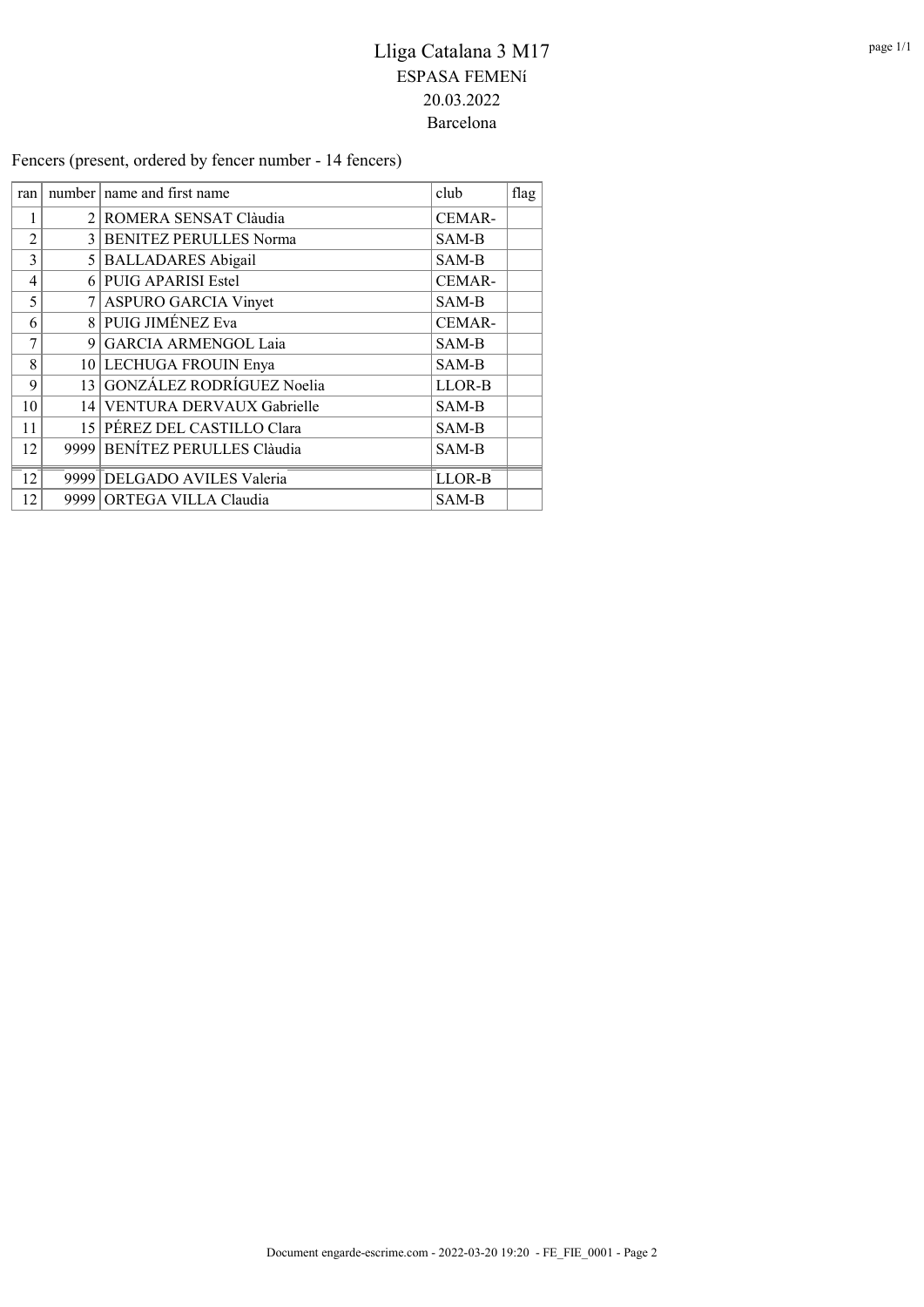Overall number of participants: 14 Number of participants among the 32 first fencers of the FIE ranking: 11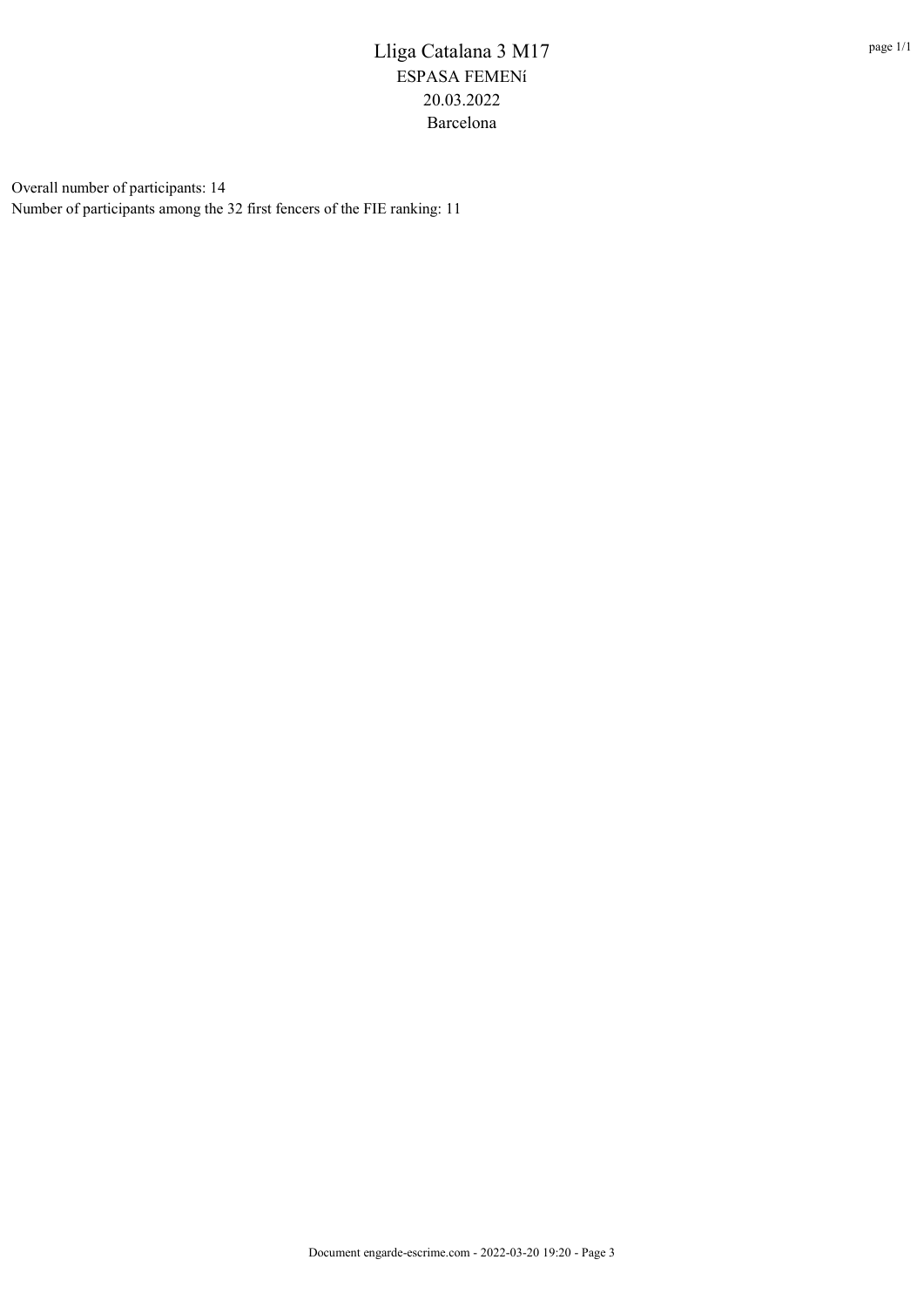#### Formula of the competition

14 fencers

1 poules: round

14 fencers 2 poules of 7 Separation by : clubs 13 qualifiers

Direct elimination : 13 fencers

\_\_\_\_\_\_\_\_\_\_\_\_\_\_\_\_\_\_\_\_\_\_\_\_\_\_\_\_\_\_\_\_\_

Direct tableau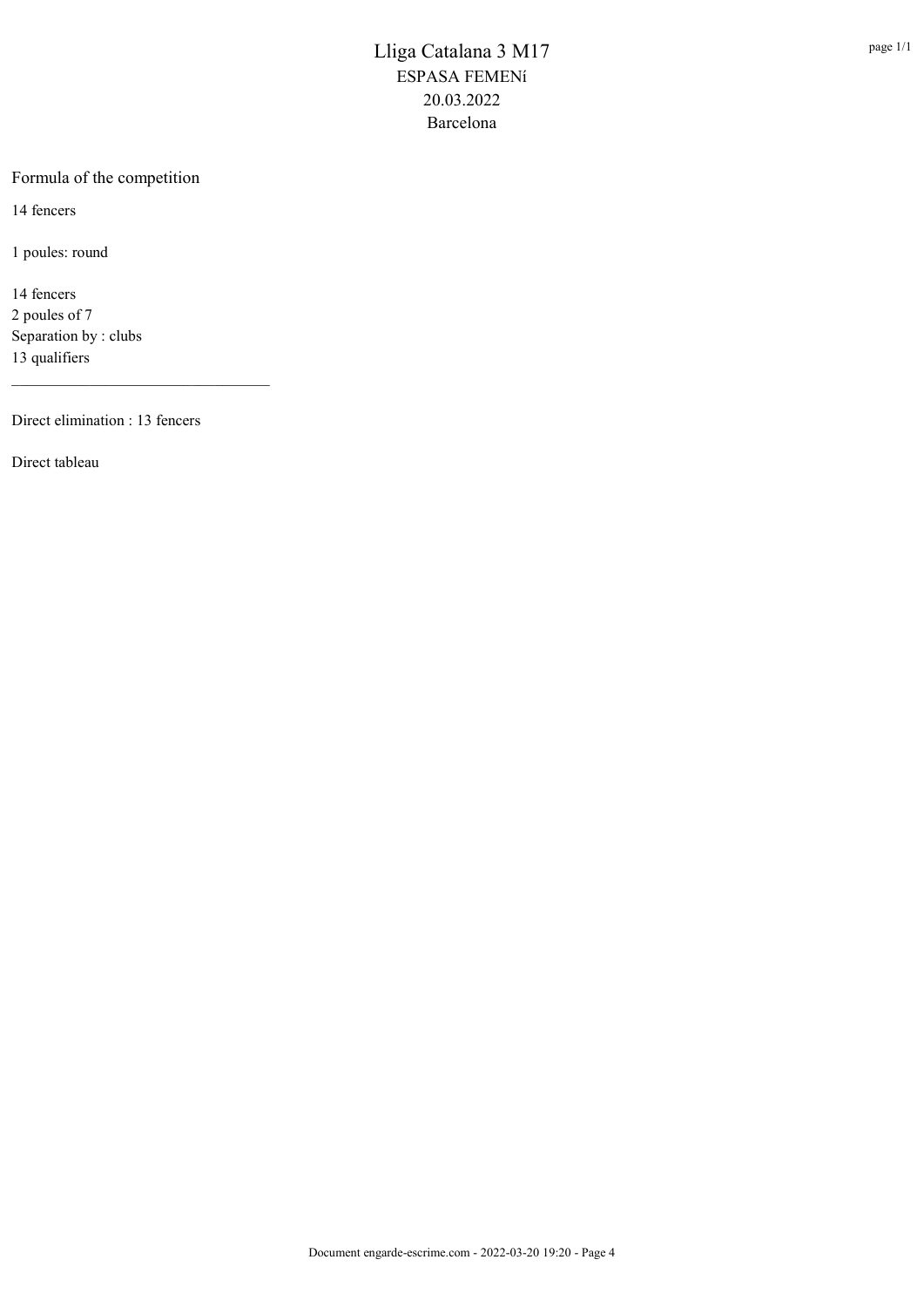Poules, round No 1

#### Poule No 1 Referee: BALCAZAR Jose Luis SAM-B

|                                  |           |                            | V/M   |               | ind. HS rank |                |
|----------------------------------|-----------|----------------------------|-------|---------------|--------------|----------------|
| BENITEZ PERULLES Clàudia         | <b>SA</b> | 3<br>2<br>4                | 0.000 | $-17$         | 13           |                |
| LECHUGA FROUIN Enya              | <b>SA</b> | V4                         | 0.833 | 10            | 27           | $\mathcal{L}$  |
| ORTEGA VILLA Claudia             | <b>SA</b> | 3                          | 0.333 | $-10$         | 17           | 6              |
| ROMERA SENSAT Clàudia            | <b>CE</b> |                            | 1.000 | 18            | 30           |                |
| <b>BALLADARES Abigail</b>        | <b>SA</b> | 3<br>V<br>V<br>3           | 0.500 | $\theta$      | 23           | $\overline{4}$ |
| <b>GONZALEZ RODRÍGUEZ Noelia</b> | LL        | 3<br>4<br>4'               | 0.333 | $-3$          | 20           | 5              |
| ASPURO GARCIA Vinyet             | <b>SA</b> | $V_1$<br>V<br>$\mathbf{R}$ | 0.500 | $\mathcal{D}$ | 23           | $\mathcal{E}$  |
|                                  |           |                            |       |               |              |                |
| Poule No 2                       |           |                            |       |               |              |                |

Referee: GALBANY Borja CEMAR-B

|                               |           |                | V/M        | ind. | HS rank |                |
|-------------------------------|-----------|----------------|------------|------|---------|----------------|
| VENTURA DERVAUX Gabrielle     | SА        | 4              | 0.200      | -8   |         | 6              |
| <b>GARCIA ARMENGOL Laja</b>   | <b>SA</b> |                | 0.400      |      |         | $\overline{4}$ |
| <b>BENITEZ PERULLES Norma</b> | <b>SA</b> | $\overline{4}$ | 0.800      |      | 22      |                |
| PÉREZ DEL CASTILLO Clara      | <b>SA</b> |                | 0.400      |      | 19      | $\sim$         |
| DELGADO AVILES Valeria        | LL        | A              | <b>DNF</b> |      |         |                |
| PUIG APARISI Estel            | CE        | 4              | 0.600      |      | 23      |                |
| PUIG JIMÉNEZ Eva              | СE        |                | 0.600      |      |         | $\mathcal{R}$  |
|                               |           |                |            |      |         |                |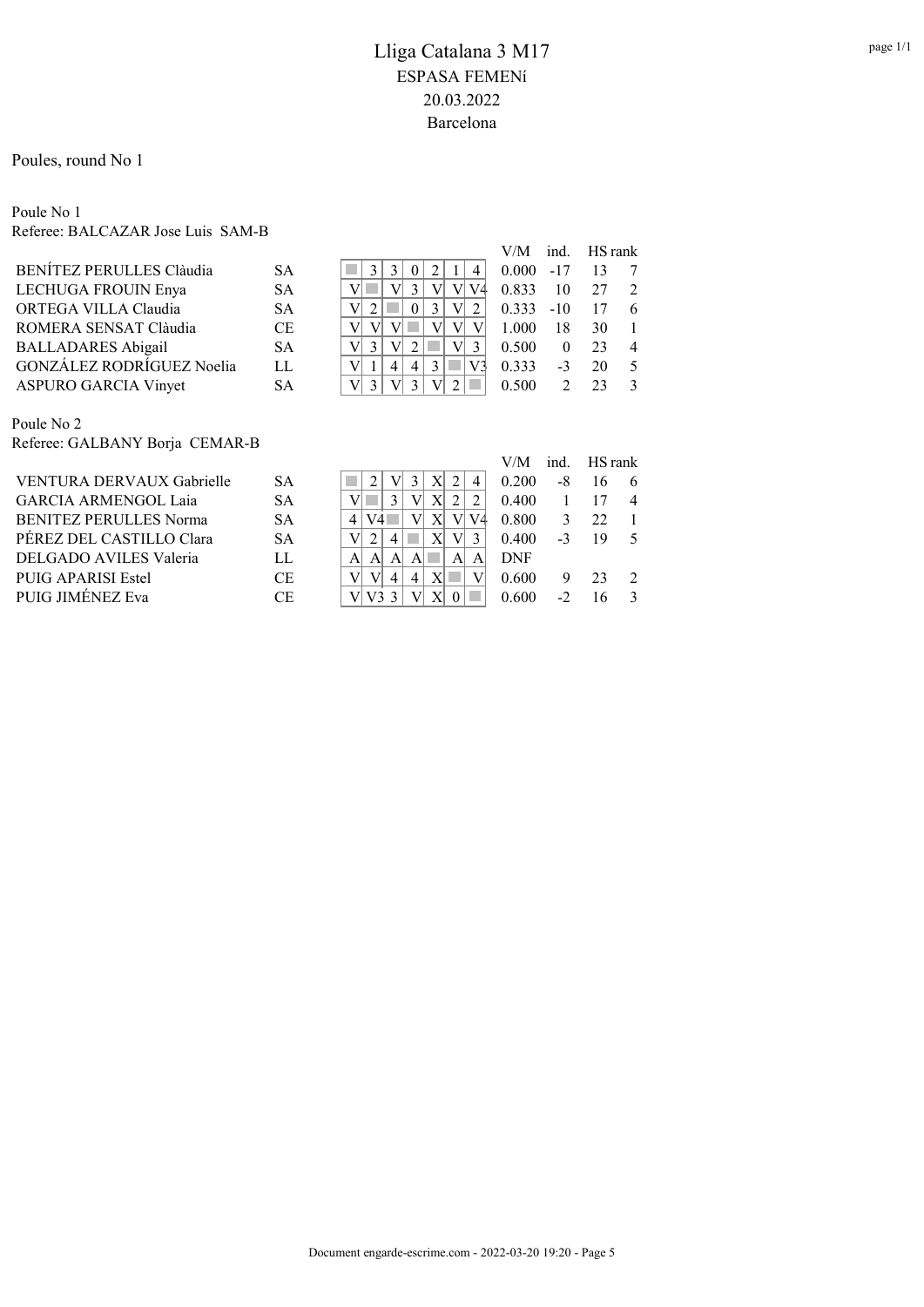| rank           | name and first name    | flag | club        | V/M   | ind.     | НS | group     |
|----------------|------------------------|------|-------------|-------|----------|----|-----------|
| 1              | ROMERA SENSAT          |      | <b>CEMA</b> | 1.000 | 18       | 30 | qualifier |
| $\overline{2}$ | <b>LECHUGA FROUI</b>   |      | SAM-B       | 0.833 | 10       | 27 | qualifier |
| 3              | <b>BENITEZ PERULL</b>  |      | SAM-B       | 0.800 | 3        | 22 | qualifier |
| 4              | PUIG APARISI Este      |      | <b>CEMA</b> | 0.600 | 9        | 23 | qualifier |
| 5              | <b>PUIG JIMÉNEZ Ev</b> |      | <b>CEMA</b> | 0.600 | $-2$     | 16 | qualifier |
| 6              | <b>ASPURO GARCIA</b>   |      | SAM-B       | 0.500 | 2        | 23 | qualifier |
| 7              | <b>BALLADARES Abi</b>  |      | SAM-B       | 0.500 | $\theta$ | 23 | qualifier |
| 8              | <b>GARCIA ARMENG</b>   |      | SAM-B       | 0.400 | 1        | 17 | qualifier |
| 9              | PÉREZ DEL CASTI        |      | SAM-B       | 0.400 | $-3$     | 19 | qualifier |
| 10             | <b>GONZÁLEZ RODR</b>   |      | LLOR-       | 0.333 | $-3$     | 20 | qualifier |
| 11             | ORTEGA VILLA C         |      | SAM-B       | 0.333 | $-10$    | 17 | qualifier |
| 12             | <b>VENTURA DERVA</b>   |      | SAM-B       | 0.200 | -8       | 16 | qualifier |
| 13             | <b>BENÍTEZ PERULL</b>  |      | SAM-B       | 0.000 | $-17$    | 13 | qualifier |
|                | <b>DELGADO AVILE</b>   |      | LLOR-       | dnf   |          |    | DNF       |

### Ranking of poules, round No 1 (ordered by ranking - 14 fencers)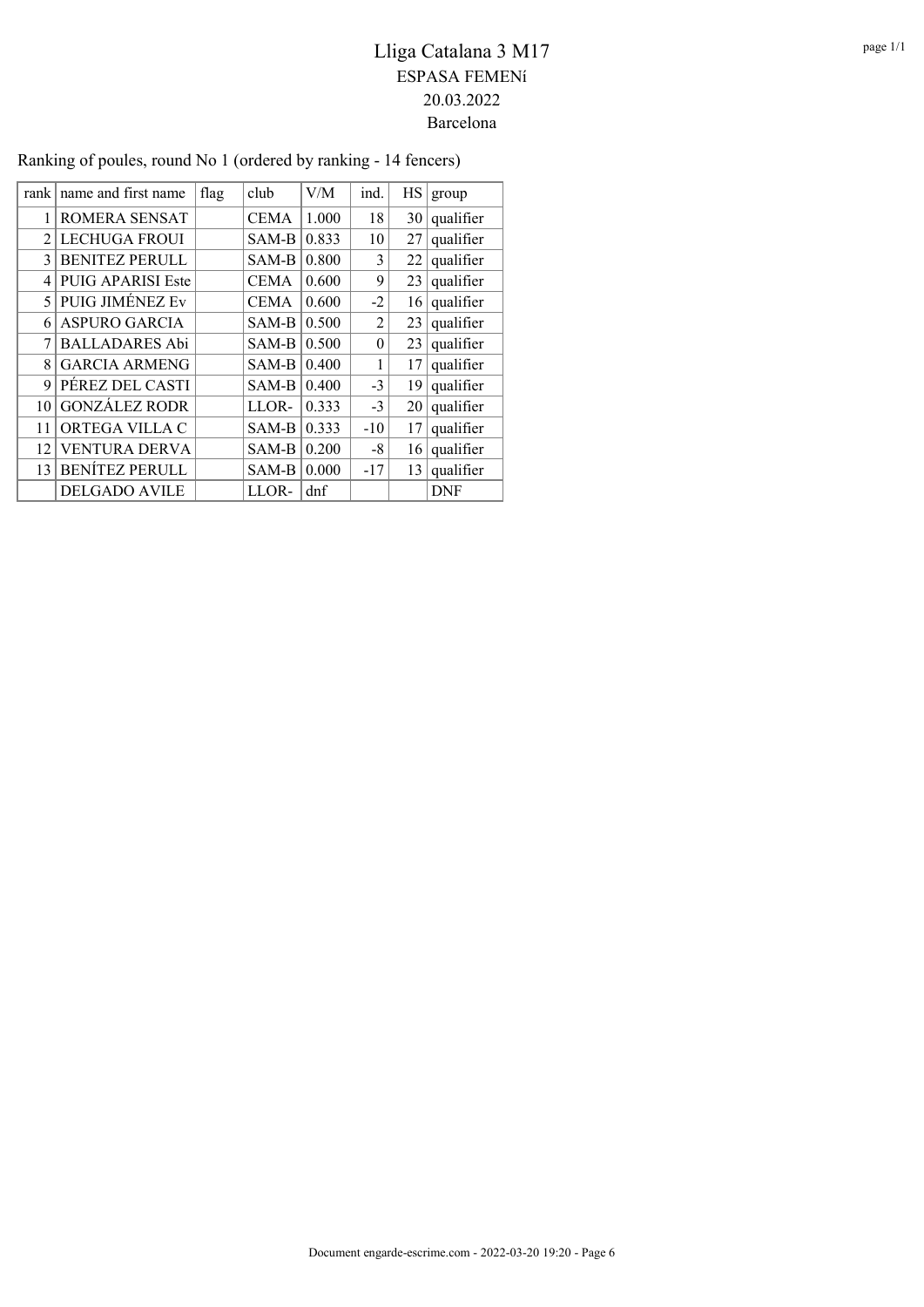| rank        | name and first name      | flag | club        | V/M   | ind.           | HS | group     |
|-------------|--------------------------|------|-------------|-------|----------------|----|-----------|
|             | ROMERA SENSAT            |      | <b>CEMA</b> | 1.000 | 18             | 30 | qualifier |
| $2^{\circ}$ | <b>LECHUGA FROUI</b>     |      | SAM-B       | 0.833 | 10             | 27 | qualifier |
| 3           | <b>BENITEZ PERULL</b>    |      | SAM-B       | 0.800 | 3              | 22 | qualifier |
| 4           | <b>PUIG APARISI Este</b> |      | <b>CEMA</b> | 0.600 | 9              | 23 | qualifier |
| 5.          | <b>PUIG JIMÉNEZ Ev</b>   |      | <b>CEMA</b> | 0.600 | $-2$           | 16 | qualifier |
| 6           | ASPURO GARCIA            |      | SAM-B       | 0.500 | $\overline{2}$ | 23 | qualifier |
| 7           | <b>BALLADARES Abi</b>    |      | SAM-B       | 0.500 | $\theta$       | 23 | qualifier |
| 8           | <b>GARCIA ARMENG</b>     |      | SAM-B       | 0.400 | 1              | 17 | qualifier |
| 9           | PÉREZ DEL CASTI          |      | $SAM-B$     | 0.400 | $-3$           | 19 | qualifier |
| 10          | <b>GONZÁLEZ RODR</b>     |      | LLOR-       | 0.333 | $-3$           | 20 | qualifier |
| 11          | ORTEGA VILLA C           |      | SAM-B       | 0.333 | $-10$          | 17 | qualifier |
| 12          | <b>VENTURA DERVA</b>     |      | SAM-B       | 0.200 | -8             | 16 | qualifier |
| 13          | <b>BENÍTEZ PERULL</b>    |      | SAM-B       | 0.000 | $-17$          | 13 | qualifier |

### Ranking at the end of the poules (ordered by ranking - 13 fencers)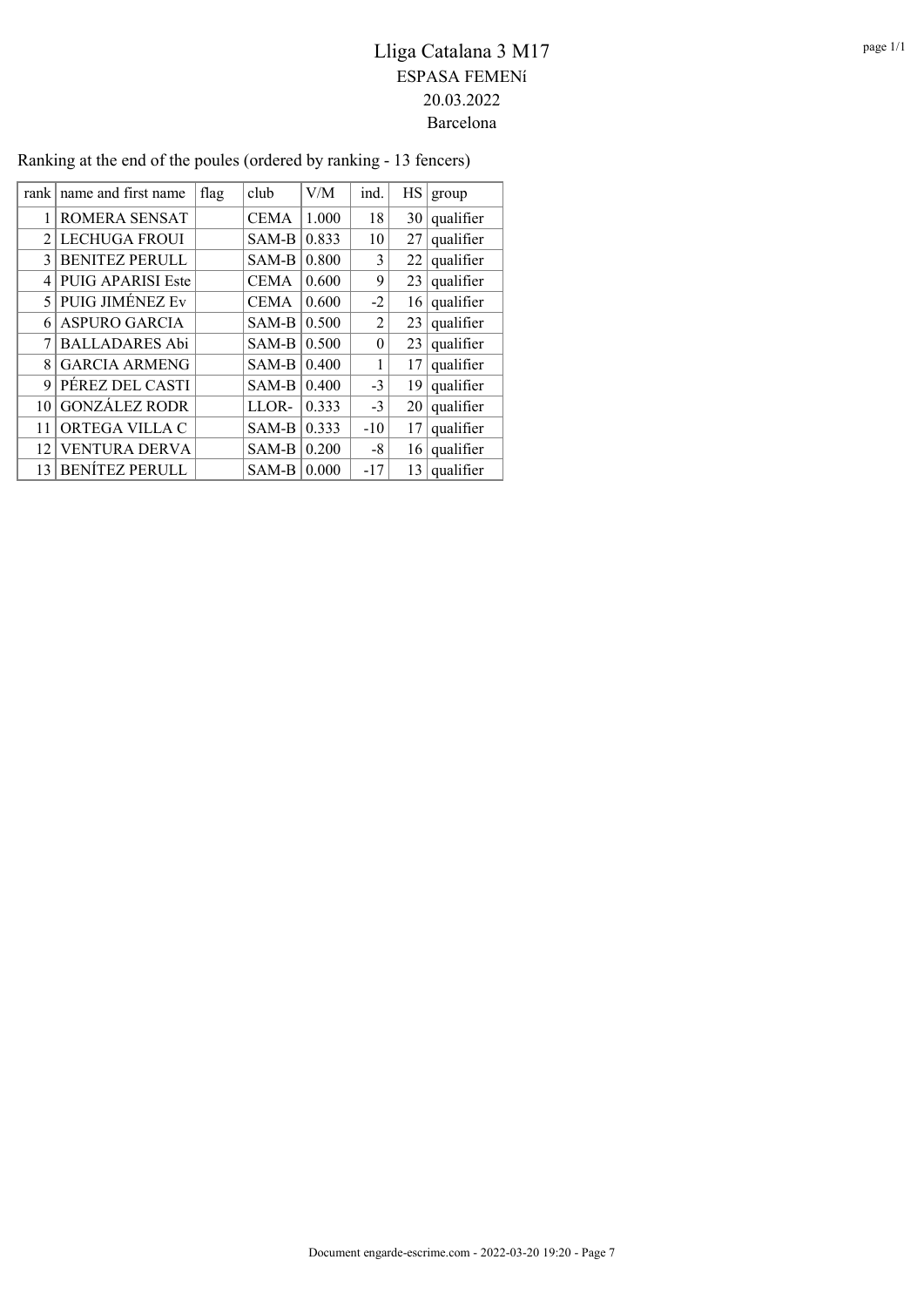|              | Tableau of 16                 |                | Tableau of 8                         | Semi-finals                          |
|--------------|-------------------------------|----------------|--------------------------------------|--------------------------------------|
| $\mathbf{1}$ | ROMERA SENSAT Clàudia         | <b>CEMAR-B</b> |                                      |                                      |
| 16           |                               |                | ROMERA SENSAT Clàudia                |                                      |
| 9            | PÉREZ DEL CASTILLO Clara      | SAM-B          |                                      | PÉREZ DEL CASTILLO Clara<br>15/11    |
| 8            | <b>GARCIA ARMENGOL Laia</b>   | SAM-B          | PÉREZ DEL CASTILLO Clara<br>15/14    |                                      |
| 5            | PUIG JIMÉNEZ Eva              | <b>CEMAR-B</b> |                                      |                                      |
|              | 12 VENTURA DERVAUX Gabrielle  | SAM-B          | PUIG JIMÉNEZ Eva<br>15/14            |                                      |
| 13           | BENÍTEZ PERULLES Clàudia      | SAM-B          |                                      | <b>PUIG APARISI Estel</b><br>15/10   |
| 4            | <b>PUIG APARISI Estel</b>     | <b>CEMAR-B</b> | <b>PUIG APARISI Estel</b><br>15/8    |                                      |
| 3            | <b>BENITEZ PERULLES Norma</b> | SAM-B          |                                      |                                      |
| 14           |                               |                | <b>BENITEZ PERULLES Norma</b>        |                                      |
|              | 11 ORTEGA VILLA Claudia       | SAM-B          |                                      | <b>ASPURO GARCIA Vinyet</b><br>15/13 |
| 6            | ASPURO GARCIA Vinyet          | SAM-B          | <b>ASPURO GARCIA Vinyet</b><br>15/12 |                                      |
| 7            | <b>BALLADARES</b> Abigail     | SAM-B          |                                      |                                      |
|              | 10 GONZÁLEZ RODRÍGUEZ Noelia  | LLOR-B         | <b>BALLADARES</b> Abigail<br>15/2    |                                      |
| 15           |                               |                |                                      | <b>BALLADARES</b> Abigail<br>15/14   |
| 2            | LECHUGA FROUIN Enva           | SAM-B          | LECHUGA FROUIN Enya                  |                                      |

 $\mathbf{1}$ 

P<sub>1</sub>

 $\mathbf{1}$ 

 $\mathbf B$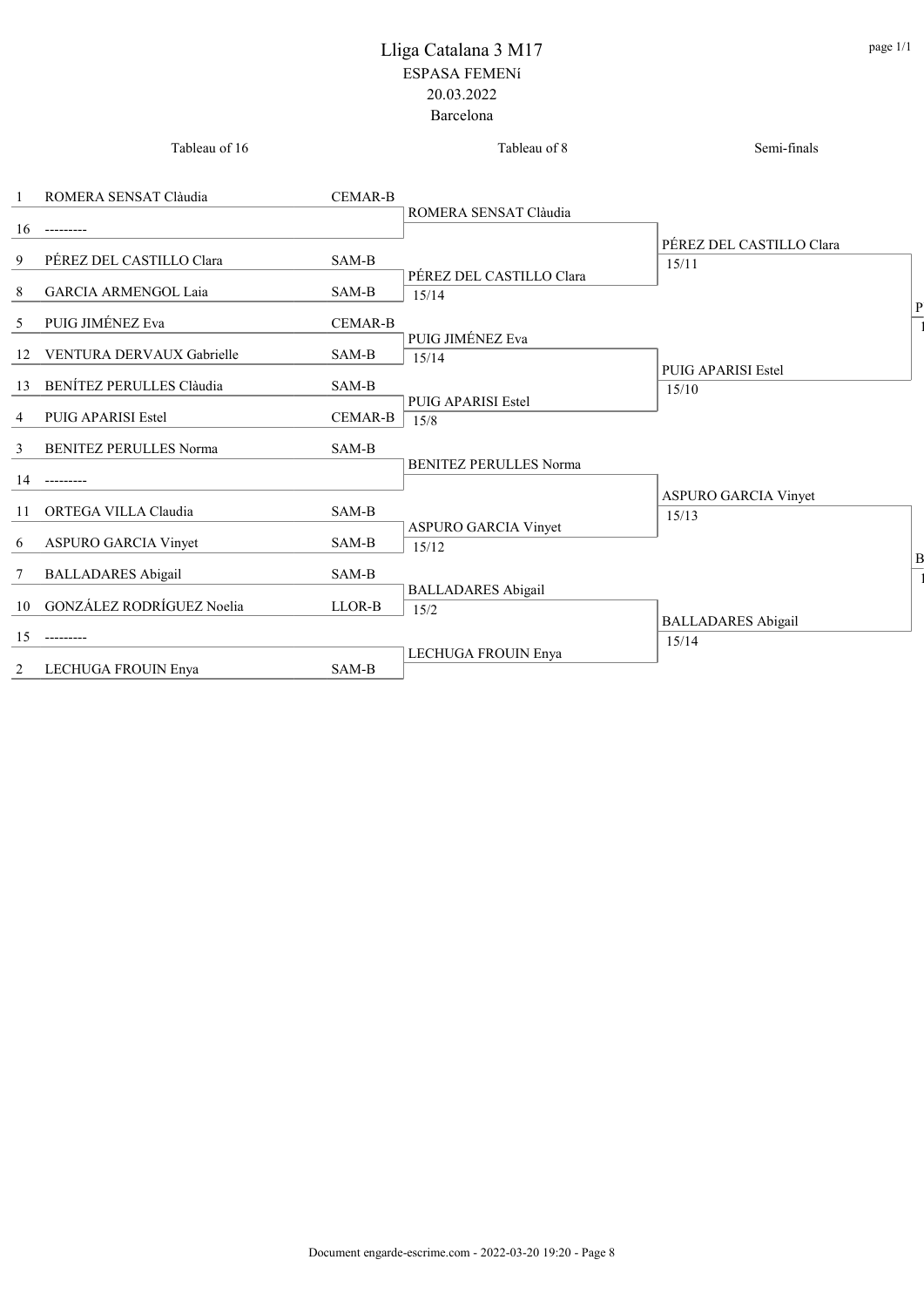|               | Tableau of 8              |                | Semi-finals                      | Final                            |                           |
|---------------|---------------------------|----------------|----------------------------------|----------------------------------|---------------------------|
| 1             | ROMERA SENSAT C           | <b>CEMAR-B</b> |                                  |                                  |                           |
| 8             | PÉREZ DEL CASTIL          | SAM-B          | PÉREZ DEL CASTIL<br>15/11        | PUIG APARISI Estel               |                           |
| 5             | PUIG JIMÉNEZ Eva          | <b>CEMAR-B</b> | PUIG APARISI Estel               | 15/11                            |                           |
| 4             | <b>PUIG APARISI Estel</b> | <b>CEMAR-B</b> | 15/10                            |                                  | <b>PUIG APARISI Estel</b> |
| $\mathcal{E}$ | <b>BENITEZ PERULLES</b>   | SAM-B          | ASPURO GARCIA Vi                 |                                  | 15/14                     |
| 6             | <b>ASPURO GARCIA Vi</b>   | SAM-B          | 15/13                            |                                  |                           |
| 7             | <b>BALLADARES</b> Abiga   | SAM-B          |                                  | <b>BALLADARES</b> Abiga<br>15/14 |                           |
| 2             | <b>LECHUGA FROUIN</b>     | SAM-B          | <b>BALLADARES</b> Abiga<br>15/14 |                                  |                           |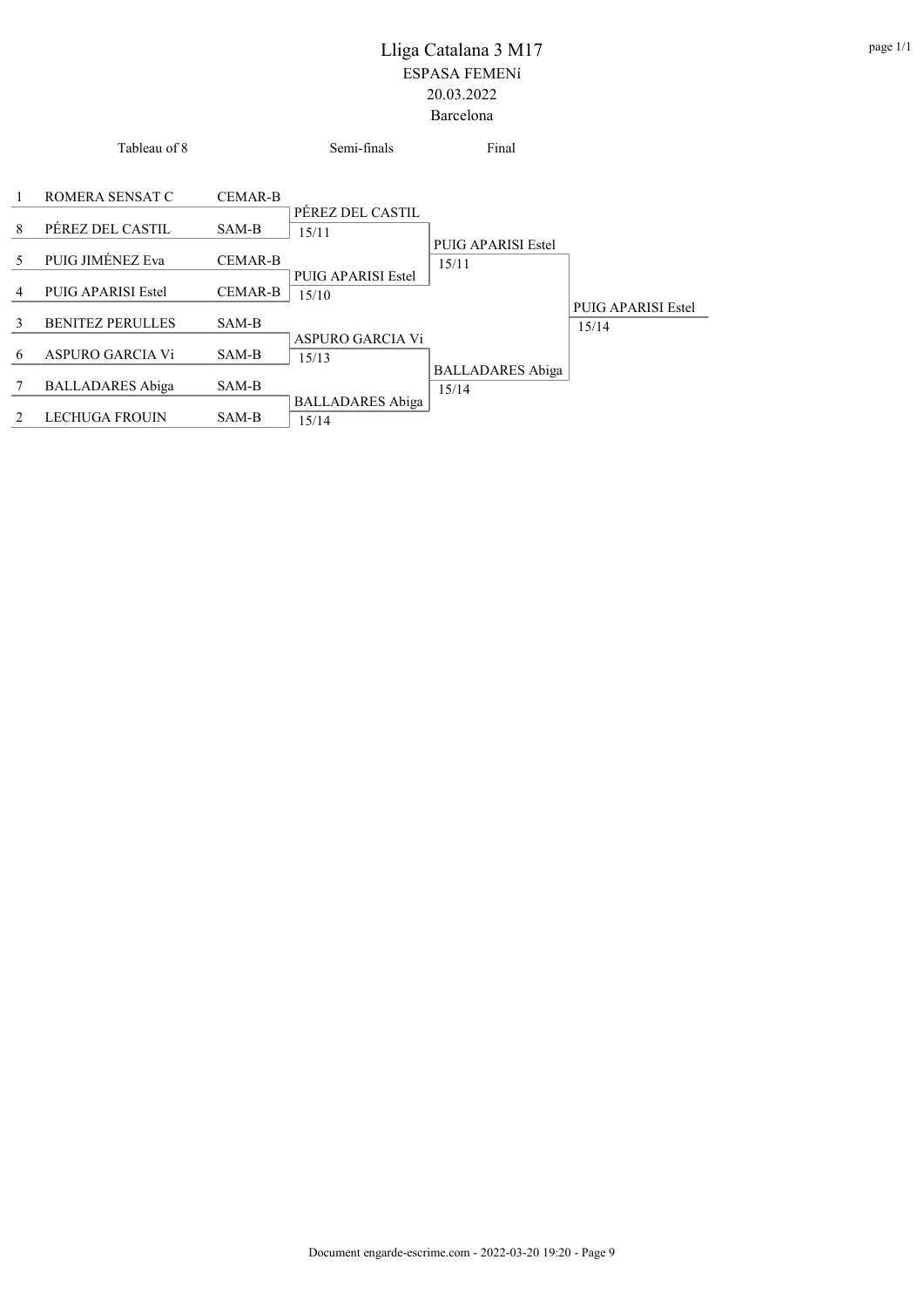### Overall ranking (ordered by ranking - 14 fencers)

| ran             | name and first name           | flag | club          | status     |
|-----------------|-------------------------------|------|---------------|------------|
| 1               | <b>PUIG APARISI Estel</b>     |      | <b>CEMAR-</b> |            |
| $\overline{2}$  | <b>BALLADARES</b> Abigail     |      | SAM-B         |            |
|                 | 3 ASPURO GARCIA Vinyet        |      | SAM-B         |            |
|                 | 3 PÉREZ DEL CASTILLO Clara    |      | SAM-B         |            |
|                 | 5 ROMERA SENSAT Clàudia       |      | <b>CEMAR-</b> |            |
|                 | 6 LECHUGA FROUIN Enya         |      | SAM-B         |            |
| 7               | <b>BENITEZ PERULLES Norma</b> |      | SAM-B         |            |
|                 | 8 PUIG JIMÉNEZ Eva            |      | CEMAR-        |            |
| 9               | GARCIA ARMENGOL Laia          |      | SAM-B         |            |
| 10 <sup>1</sup> | GONZÁLEZ RODRÍGUEZ Noelia     |      | LLOR-B        |            |
| 11              | ORTEGA VILLA Claudia          |      | SAM-B         |            |
|                 | 12 VENTURA DERVAUX Gabrielle  |      | SAM-B         |            |
|                 | 13 BENÍTEZ PERULLES Clàudia   |      | SAM-B         |            |
|                 | DELGADO AVILES Valeria        |      | LLOR-B        | <b>DNF</b> |